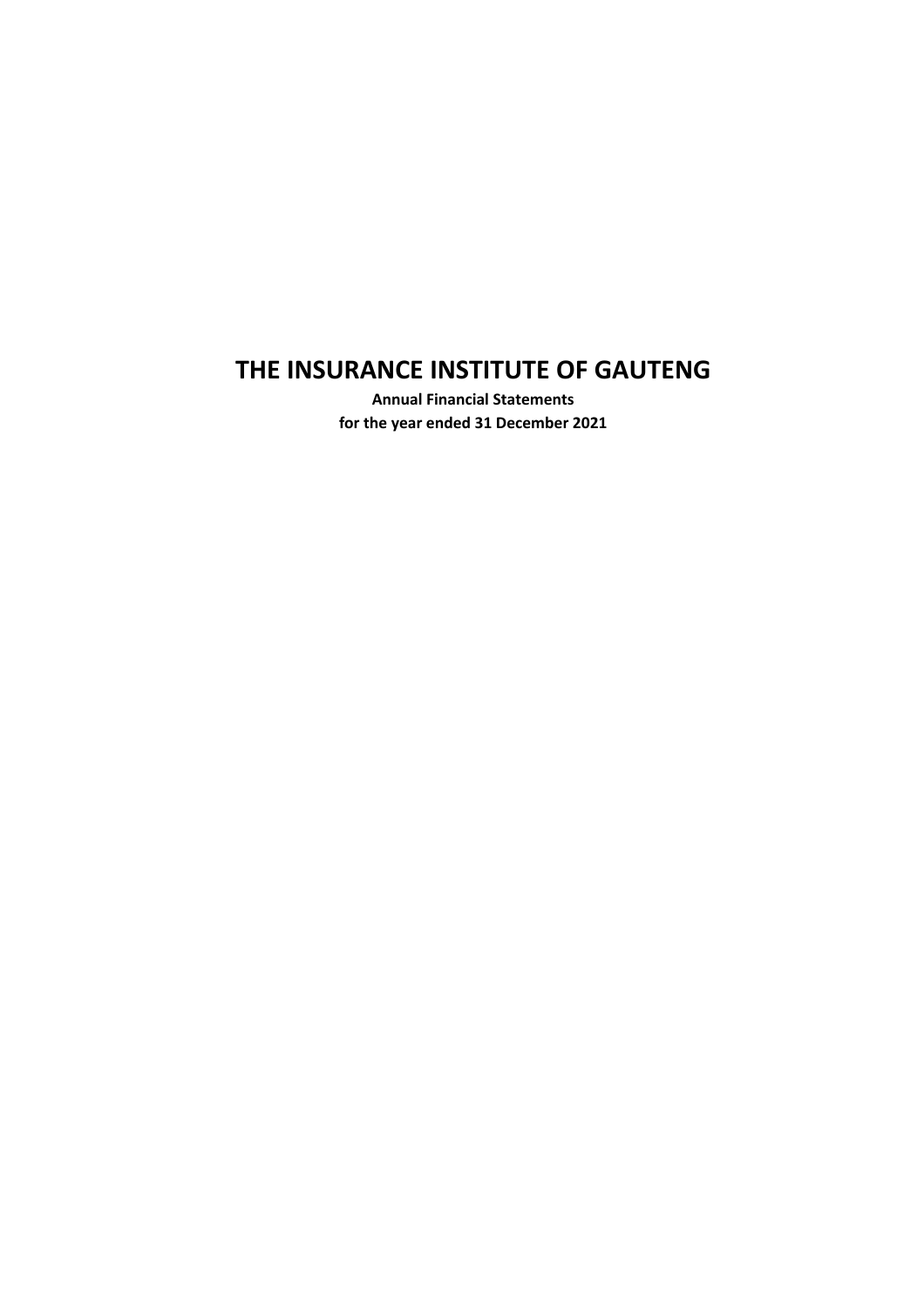Annual Financial Statements for the year ended 31 December 2021

### **Index**

The reports and statements set out below comprise the annual financial statements presented to the shareholder:

| <b>General Information</b>                                                                                         | 1         |
|--------------------------------------------------------------------------------------------------------------------|-----------|
| Independent Auditor's Report                                                                                       | $2 - 3$   |
| Council Members' Responsibilities and Approval                                                                     | 4         |
| Council Members' Report                                                                                            | 5         |
| <b>Statement of Financial Position</b>                                                                             | 6         |
| Statement of Comprehensive Income                                                                                  | 7         |
| Statement of Changes in Equity                                                                                     | 8         |
| <b>Statement of Cash Flows</b>                                                                                     | 9         |
| <b>Accounting Policies</b>                                                                                         | $10 - 12$ |
| Notes to the Financial Statements                                                                                  | $13 - 16$ |
| The supplementary information presented does not form part of the annual financial statements and is<br>unaudited: |           |
| Detailed Income Statement                                                                                          | 17        |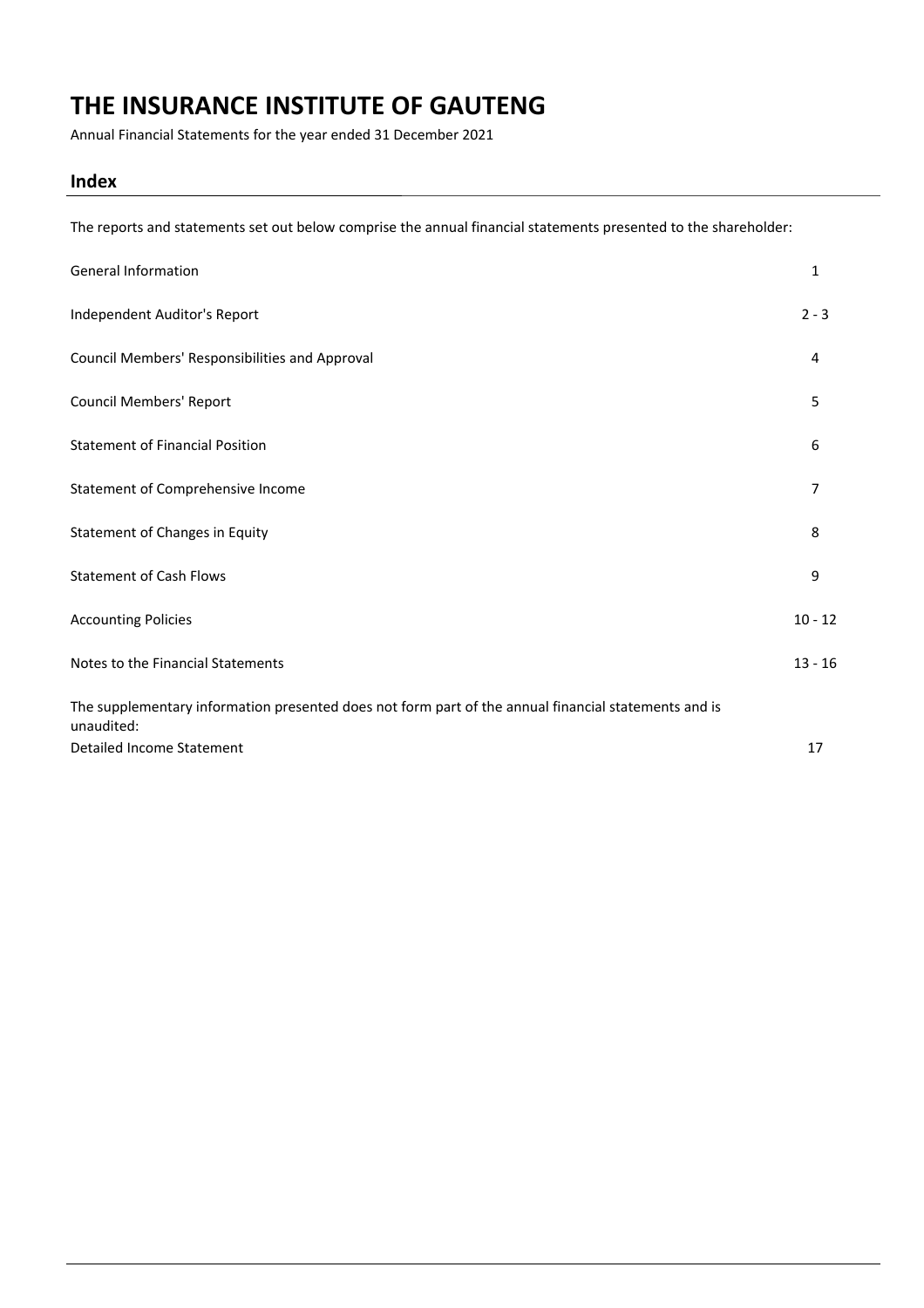Annual Financial Statements for the year ended 31 December 2021

### **General Information**

| <b>COUNTRY OF INCORPORATION AND DOMICILE</b> | South Africa                                                                                    |
|----------------------------------------------|-------------------------------------------------------------------------------------------------|
| NATURE OF BUSINESS AND PRINCIPAL ACTIVITIES  | Facilitating networking opportunities and<br>education within the insurance industry            |
| <b>EXECUTIVE COUNCIL MEMBERS</b>             | T Chocho - President                                                                            |
|                                              | T Twalo - Deputy President<br>C Jordan - Treasurer                                              |
|                                              | D Grater - Immediate Past President                                                             |
| <b>REGISTERED OFFICE</b>                     | 3rd floor, Sandton Gate                                                                         |
|                                              | 27 Minerva Avenue                                                                               |
|                                              | Glenadrienne                                                                                    |
|                                              | Sandton                                                                                         |
|                                              | 2196                                                                                            |
| <b>BUSINESS ADDRESS</b>                      | 3rd floor, Sandton Gate                                                                         |
|                                              | 27 Minerva Avenue                                                                               |
|                                              | Glenadrienne                                                                                    |
|                                              | Sandton                                                                                         |
|                                              | 2196                                                                                            |
| <b>INCOME TAX REGISTRATION NUMBER</b>        | 9100/317/23/0                                                                                   |
| <b>AUDITOR</b>                               | <b>BDO South Africa Incorporated</b><br>Chartered Accountant (SA)<br><b>Registered Auditors</b> |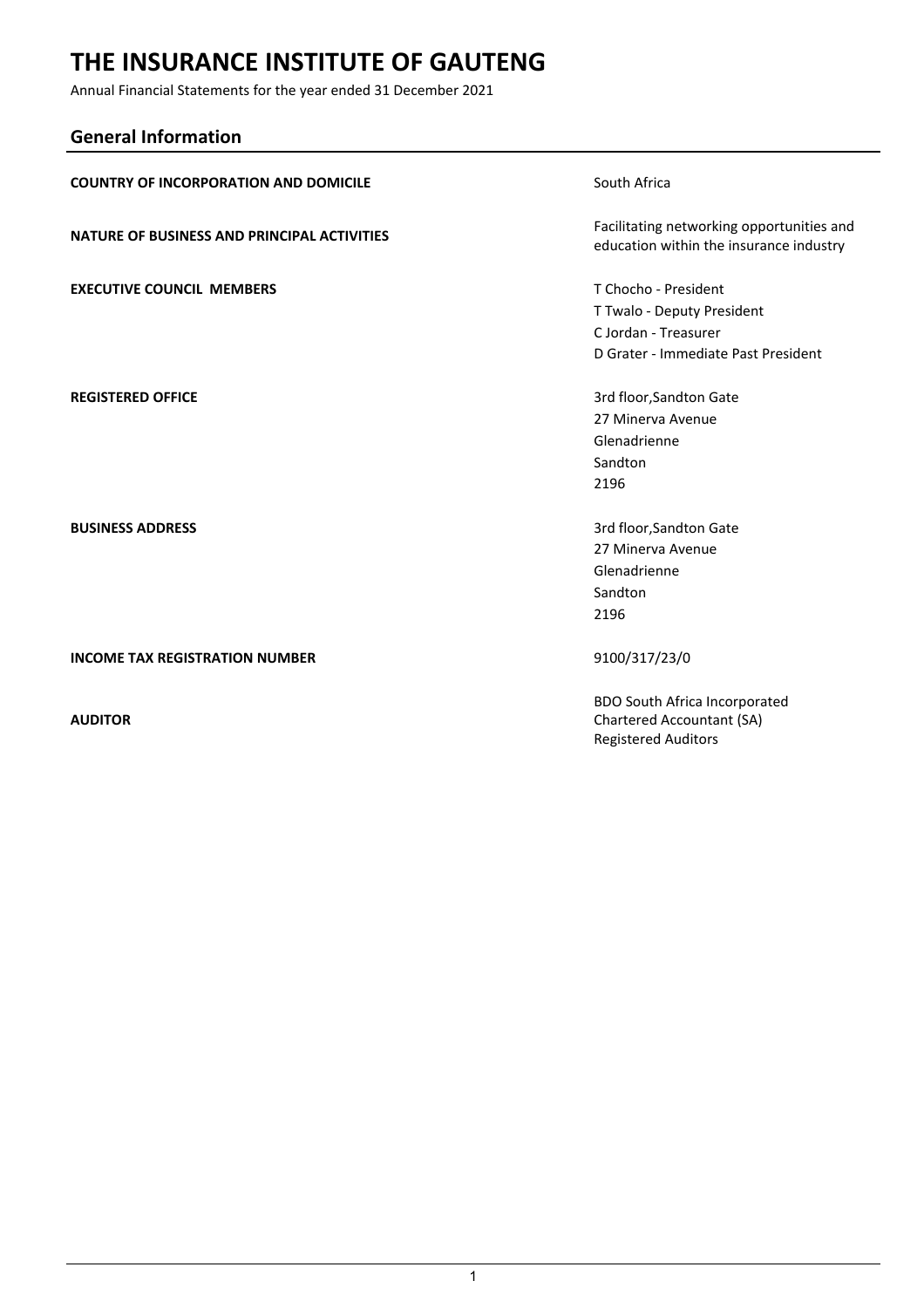

Tel: +27 31 514 7000 Fax: +27 31 536 8021 www.bdo.co.za

Rydallviews Building 5A Rydall Vale Office Park 38 Douglas Saunders Drive La Lucia Ridge, 4051 PO Box 950 Umhlanga Rocks 4320 South Africa

#### **Independent Auditor's Report To the Executive Council Members of The Insurance Institute of Gauteng**

#### **Opinion**

We have audited the financial statements of The Insurance Institute of Gauteng (the institute) set out on pages 6 to 16, which comprise the statement of financial position as at 31 December 2021, and the statement of profit or loss and other comprehensive income, statement of changes in equity and statement of cash flows for the year then ended, and notes to the financial statements, including a summary of significant accounting policies.

In our opinion, the financial statements present fairly, in all material respects, the financial position of The Insurance Institute of Gauteng as at 31 December 2021, and its financial performance and cash flows for the year then ended in accordance with the International Financial Reporting Standard for Small and Medium-sized Entities and the Institute's Constitution.

#### **Basis of Opinion**

We conducted our audit in accordance with International Standards on Auditing (ISAs). Our responsibilities under those standards are further described in the *Auditor's Responsibilities for the Audit of the Consolidated Financial Statements* section of our report. We are independent of the company in accordance with the Independent Regulatory Board for Auditors' Code of Professional Conduct for Registered Auditors (IRBA Code) and other independence requirements applicable to performing audits of financial statements in South Africa. We have fulfilled our other ethical responsibilities in accordance with the IRBA Code and in accordance with other ethical requirements applicable to performing audits in South Africa. The IRBA Code is consistent with the corresponding sections of the International Ethics Standards Board for Accountants' International Code of Ethics for Professional Accountants (including International Independence Standards). We believe that the audit evidence we have obtained is sufficient and appropriate to provide a basis for our opinion.

#### **Other Information**

The Executive Council Members are responsible for the other information. The other information comprises the information included in the document titled "The Insurance Institute of Gauteng Annual Financial Statements for the year ended 31 December 2021 ", which includes the Member Report. The other information does not include the financial statements and our auditor's report thereon.

Our opinion on the financial statements does not cover the other information and we do not express an audit opinion or any form of assurance conclusion thereon.

In connection with our audit of the financial statements, our responsibility is to read the other information and, in doing so, consider whether the other information is materially inconsistent with the financial statements or our knowledge obtained in the audit, or otherwise appears to be materially misstated. If, based on the work we have performed, we conclude that there is a material misstatement of this other information, we are required to report that fact. We have nothing to report in this regard.

#### **Responsibilities of the Executive Council Members for the Financial Statements**

The Executive Council Members are responsible for the preparation and fair presentation of the financial statements in accordance with the International Financial Reporting Standard for Small and Medium-sized Entities and the requirements of the Institute's Constitution, and for such internal control as the Executive Council Members determine is necessary to enable the preparation of financial statements that are free from material misstatement, whether due to fraud or error.

7

BDO South Africa Incorporated Registration number: 1995/002310/21 Practice number: 905526 VAT number: 4910148685

Chief Executive Officer: ME Stewart

A full list of all company directors is available on www.bdo.co.za

The company's principal place of business is at The Wanderers Office Park, 52 Corlett Drive, Illovo, Johannesburg where a list of directors' names is available for inspection. BDO South Africa Incorporated, a South African personal liability company, is a member of BDO International Limited, a UK company limited by guarantee, and forms part of the international BDO network of independent member firms.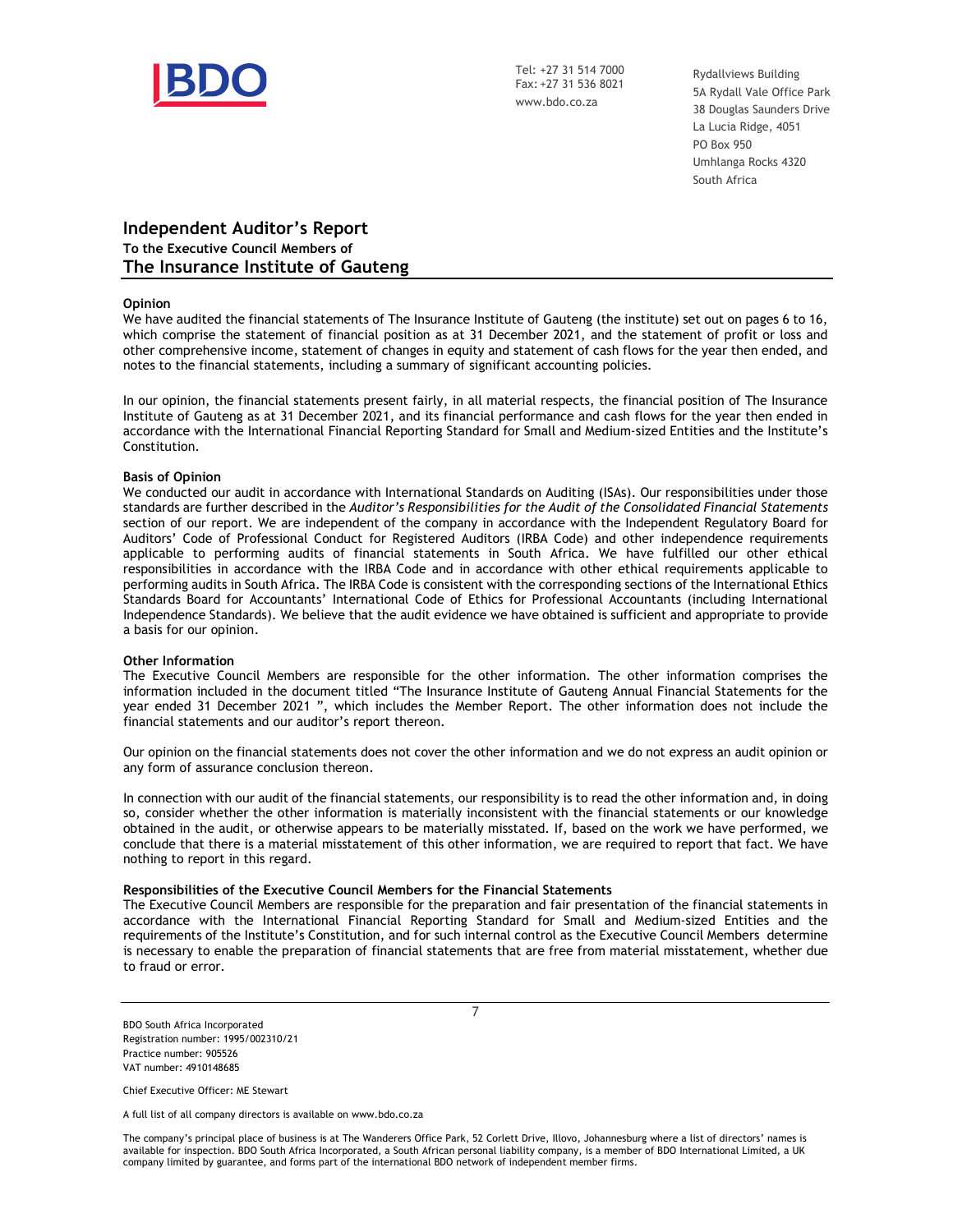

In preparing the financial statements, the Executive Council Members are responsible for assessing the institute's ability to continue as a going concern, disclosing, as applicable, matters related to going concern and using the going concern basis of accounting unless the Executive Council Members either intend to liquidate the institute or to cease operations, or have no realistic alternative but to do so.

#### **Auditor's Responsibilities for the Audit of the Financial Statements**

Our objectives are to obtain reasonable assurance about whether the financial statements as a whole are free from material misstatement, whether due to fraud or error, and to issue an auditor's report that includes our opinion. Reasonable assurance is a high level of assurance, but is not a guarantee that an audit conducted in accordance with ISAs will always detect a material misstatement when it exists. Misstatements can arise from fraud or error and are considered material if, individually or in the aggregate, they could reasonably be expected to influence the economic decisions of users taken on the basis of these financial statements.

As part of an audit in accordance with ISAs, we exercise professional judgement and maintain professional scepticism throughout the audit. We also:

- Identify and assess the risks of material misstatement of the financial statements, whether due to fraud or error, design and perform audit procedures responsive to those risks, and obtain audit evidence that is sufficient and appropriate to provide a basis for our opinion. The risk of not detecting a material misstatement resulting from fraud is higher than for one resulting from error, as fraud may involve collusion, forgery, intentional omissions, misrepresentations, or the override of internal control.
- Obtain an understanding of internal control relevant to the audit in order to design audit procedures that are appropriate in the circumstances, but not for the purpose of expressing an opinion on the effectiveness of the institute's internal control.
- Evaluate the appropriateness of accounting policies used and the reasonableness of accounting estimates and related disclosures made by the Executive Council Members.
- Conclude on the appropriateness of the Executive Council Members use of the going concern basis of accounting and based on the audit evidence obtained, whether a material uncertainty exists related to events or conditions that may cast significant doubt on the institute's ability to continue as a going concern. If we conclude that a material uncertainty exists, we are required to draw attention in our auditor's report to the related disclosures in the financial statements or, if such disclosures are inadequate, to modify our opinion. Our conclusions are based on the audit evidence obtained up to the date of our auditor's report. However, future events or conditions may cause the institute to cease to continue as a going concern.
- Evaluate the overall presentation, structure and content of the financial statements, including the disclosures, and whether the financial statements represent the underlying transactions and events in a manner that achieves fair presentation.

We communicate with the Executive Council Members regarding, among other matters, the planned scope and timing of the audit and significant audit findings, including any significant deficiencies in internal control that we identify during our audit.

**BDO South Africa Incorporated**  Registered Auditors

**Stuart Mcilroy**  Director Registered Auditor

8 February 2022

5A Rydall Vale Office Park 38 Douglas Saunders Drive La Lucia, 4051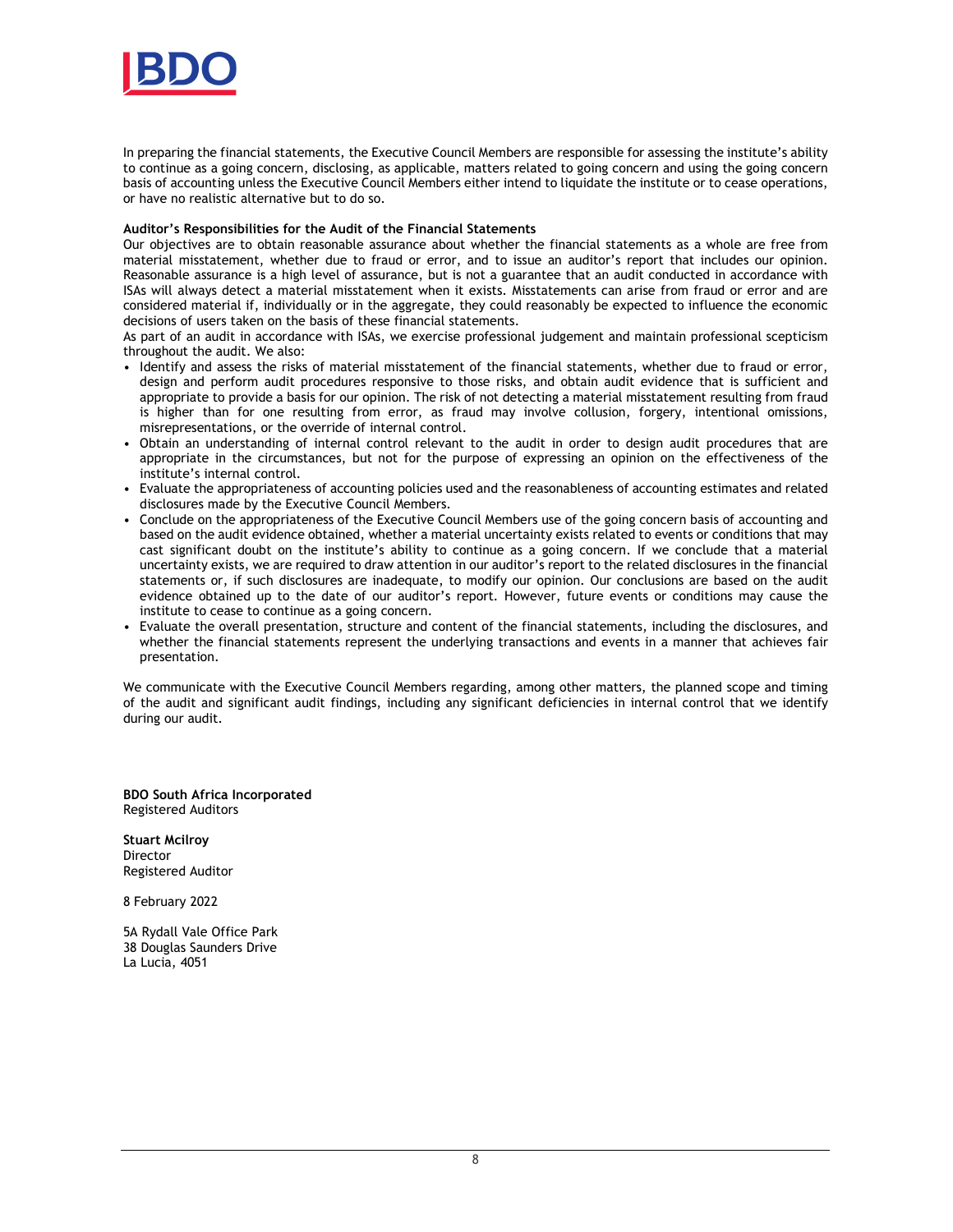Annual Financial Statements for the year ended 31 December 2021

### **Member's Responsibilities and Approval**

The executive council members are required to maintain adquate accounting records and are responsible for the content and intergrity of the financial statements and the related financial information included in the report. It is their responsibility to ensure that the financial statements fairly present the state of fairs of the institute as at the year end of the financial year and the results of its operations and cashflows for the period then ended in conformity with the International Financial Reporting Standards for Small and Medium- Sized Entities

The executive council members acknowledge that they are ultimately responsible for the system of internal financial control established by the institute and place considerable importance on maintaining a strong control environment. To enable executive council members to meet these responsibilities, they set standards for internal control aimed at reducing the risk of error or loss in a cost effective manner. The standards include the proper delegation of responsibilities within a clearly defined framework, effective accounting procedures and adequate segregation of duties to ensure an acceptable level of risk. These controls are monitored throughout the insitute and all employees are required to maintain the highest ethical standards in ensuring the institute is conducted in a manner that in all reasonable circumstances is above reproach

The focus of risk management in the organisation is on identifying, assessing, managing and monitoring all known forms of risk across the organisation. While operating risk cannot be fully eliminated, the organisation endeavours to minimise it by ensuring that appropriate infrastructure, controls, systems and ethical behaviour are applied and managed within predetermined procedures and constraints.

Executive council members are of the opinion, based on the information and explanations given by management that the system of internal control provides reasonable assurance that the financial records may be relied on for the preparation of the annual financial statements. However, any system of internal financial control can provide only reasonable, and not absolute, assurance against material misstatement or loss. The going-concern basis has been adopted in preparing the financial statements. Based on forecasts and available cash resources executive council members have no reason to believe that the institute will not be a going concern in the foreseeable future. The financial statements support the viability of the institute.

The external auditor is responsible for independently auditing and reporting on the institute's financial statements. The financial statements have been examined by the institute's external auditor and the reports are presented on page 3.

The annual financial statements as set out on pages 6 to 15 were approved by the executive council members and were signed on its behalf by:

**Tshepiso** Chocho

Digitally signed by Tshepiso Chocho DN: cn=Tshepiso Chocho, o=Sasria SOC LTD, ou=People Management email=Tshepisoc@sasria.co.za, c=ZA Date: 2022.02.10.09:34:27 +02'00'

T Chocho T Twalo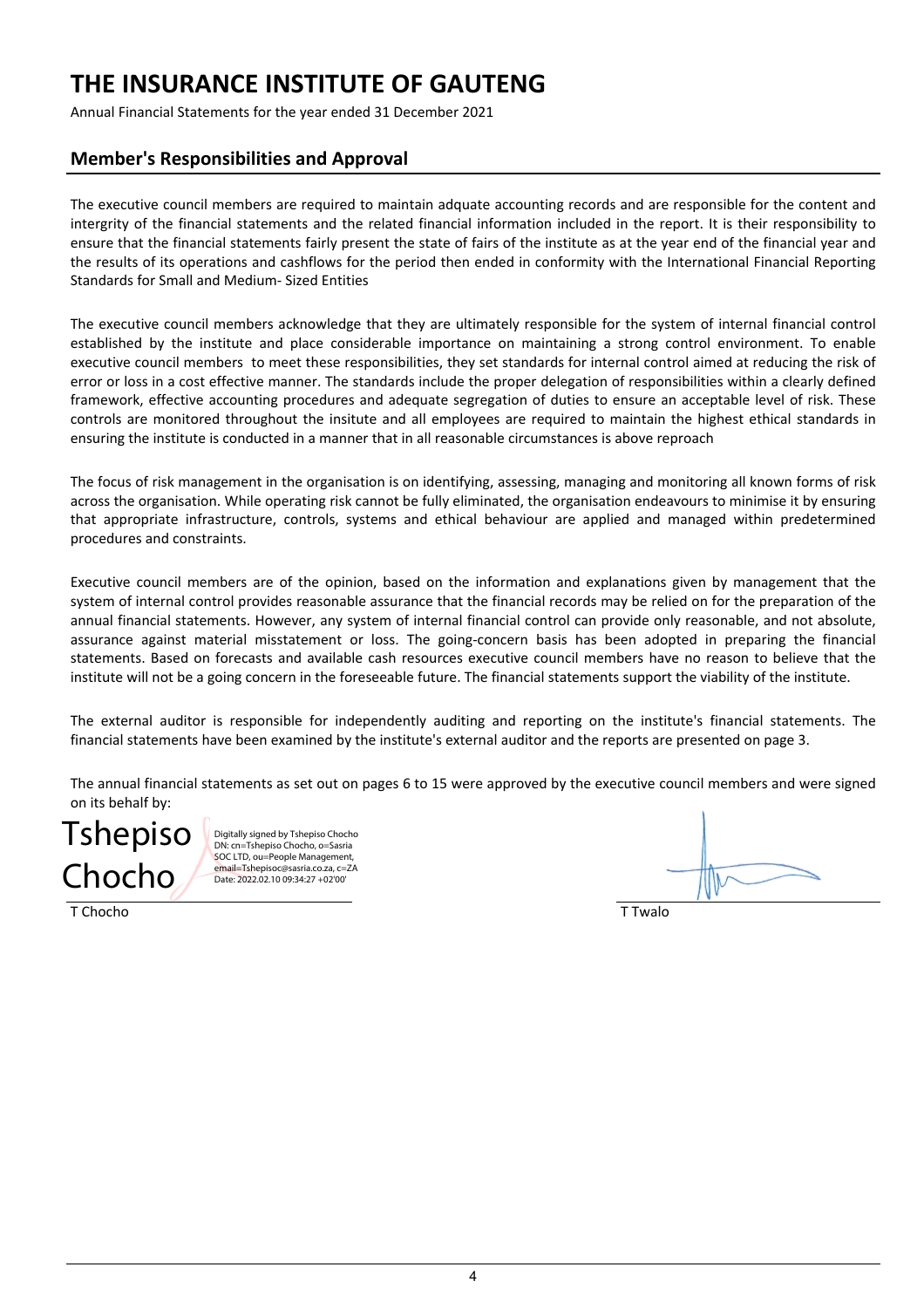Annual Financial Statements for the year ended 31 December 2021

### **Council Members' Report**

The executive council members have pleasure in submitting their report on the financial statements of The Insurance Institute of Gauteng and its associates for the year ended 31 December 2021.

#### **1. Review of activities**

#### **Main business and operations**

The principal activity of the institute is the facilitation of networking opportunities and education within the insurance industry and there were no major changes herein during the year.

The operating results and statement of financial position of the organisation are fully set out in the attached financial statements and do not in our opinion require any further comment.

#### **2. Going concern**

The annual financial statements have been prepared on the basis of accounting policies applicable to a going concern. This basis presumes that funds will be available to finance future operations and that the realisation of assets and settlement of liabilities, contingent obligations and commitments will occur in the ordinary course of business.

The full impact of the COVID-19 outbreak continues to evolve at the date of this report. The organisation is therefore uncertain as to the full impact that the pandemic will have on its financial condition, liquidity, and future results of operations during the next 12 months.

#### **3. Events after reporting date**

All events subsequent to the date of approval of the annual financial statements and for which the applicable financial reporting framework require adjustment or disclosure have been adjusted or disclosed.

#### **4. Members of the council**

The executive council members in office at the date of this report are as follows:

| Immediate Past President |
|--------------------------|
|                          |
|                          |
| Deputy President         |
|                          |

#### **5. Auditors**

BDO South Africa Incorporated continued in office as auditors for 2021.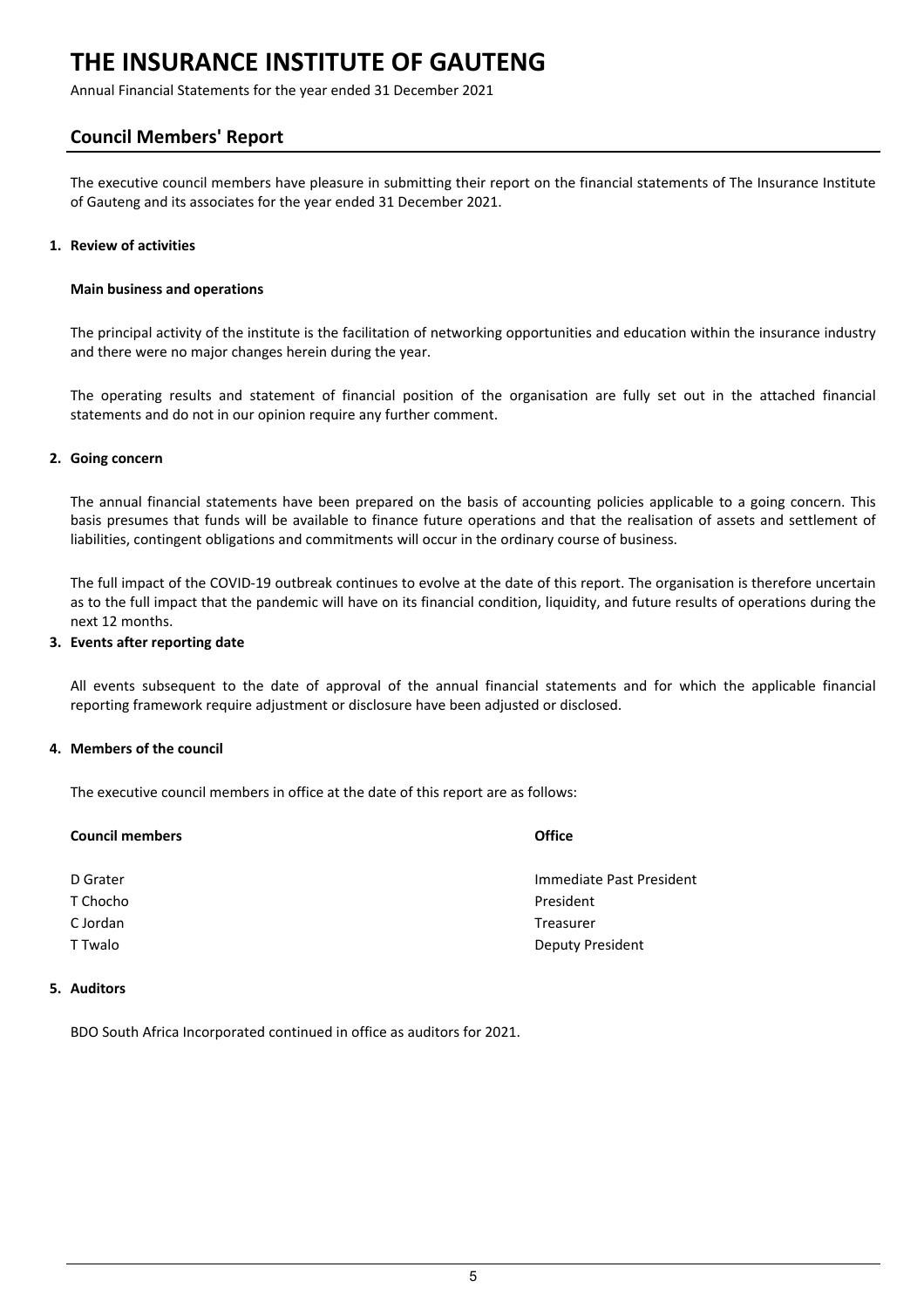Financial Statements for the year ended 31 December 2021

### **Statement of Financial Position**

| Figures in R                          | Notes | 2021      | 2020      |
|---------------------------------------|-------|-----------|-----------|
|                                       |       |           |           |
| <b>Assets</b>                         |       |           |           |
| <b>Non-Current Assets</b>             |       |           |           |
| Property, plant and equipment         | 2     |           | 5,050     |
| Intangible assets                     | 3     | 102,441   | 115,246   |
|                                       |       | 102,441   | 120,296   |
| <b>Current Assets</b>                 |       |           |           |
| Trade and other receivables           | 4     | 572,576   | 643,930   |
| Cash and cash equivalents             | 5     | 9,255,828 | 8,222,968 |
|                                       |       | 9,828,404 | 8,866,898 |
| <b>Total Assets</b>                   |       | 9,930,845 | 8,987,194 |
| <b>Reserves and Liabilities</b>       |       |           |           |
| <b>Reserves</b>                       |       |           |           |
| <b>Stabilisation reserves</b>         |       | 1,523,610 | 1,523,610 |
| Retained earnings                     |       | 1,160,834 | 1,725,378 |
|                                       |       | 2,684,444 | 3,248,988 |
| <b>Current Liabilities</b>            |       |           |           |
| Deferred income                       | 6     | 6,581,770 | 4,516,134 |
| Trade and other payables              | 7     | 664,631   | 1,222,072 |
|                                       |       | 7,246,401 | 5,738,206 |
| <b>Total Reserves and Liabilities</b> |       | 9,930,845 | 8,987,194 |
|                                       |       |           |           |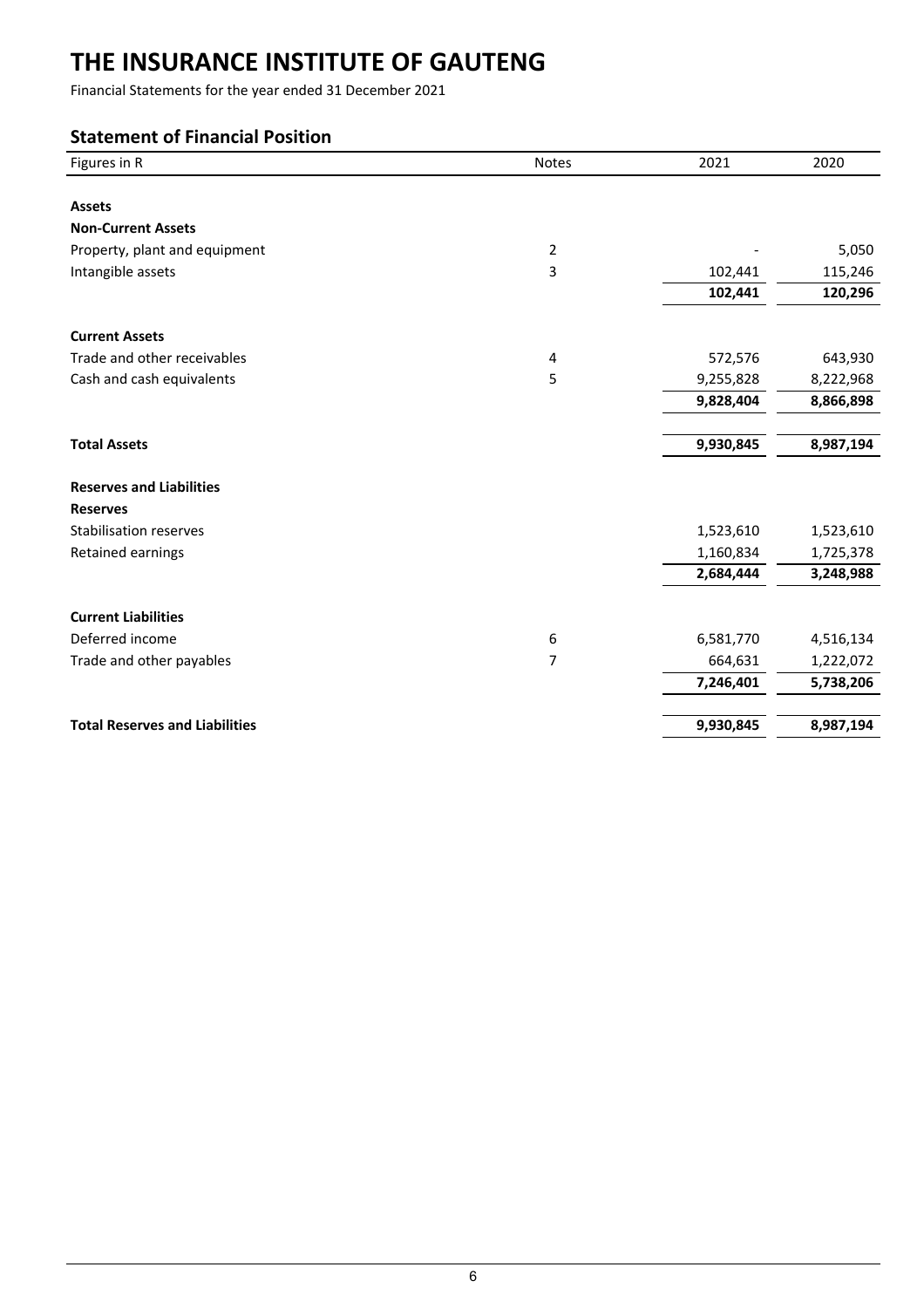Financial Statements for the year ended 31 December 2021

## **Statement of Comprehensive Income**

| Figures in R             | <b>Notes</b> | 2021        | 2020        |
|--------------------------|--------------|-------------|-------------|
|                          |              |             |             |
| Revenue                  | 8            | 3,340,790   | 2,565,185   |
| Other income             |              | 210         | 1,628       |
| Operating costs          |              | (4,323,745) | (3,434,748) |
| <b>Operating deficit</b> |              | (982, 745)  | (867, 935)  |
| Finance income           | 9            | 419,320     | 340,396     |
| Finance costs            |              | (1, 119)    | (18, 451)   |
| Deficit for the year     |              | (564, 544)  | (545, 990)  |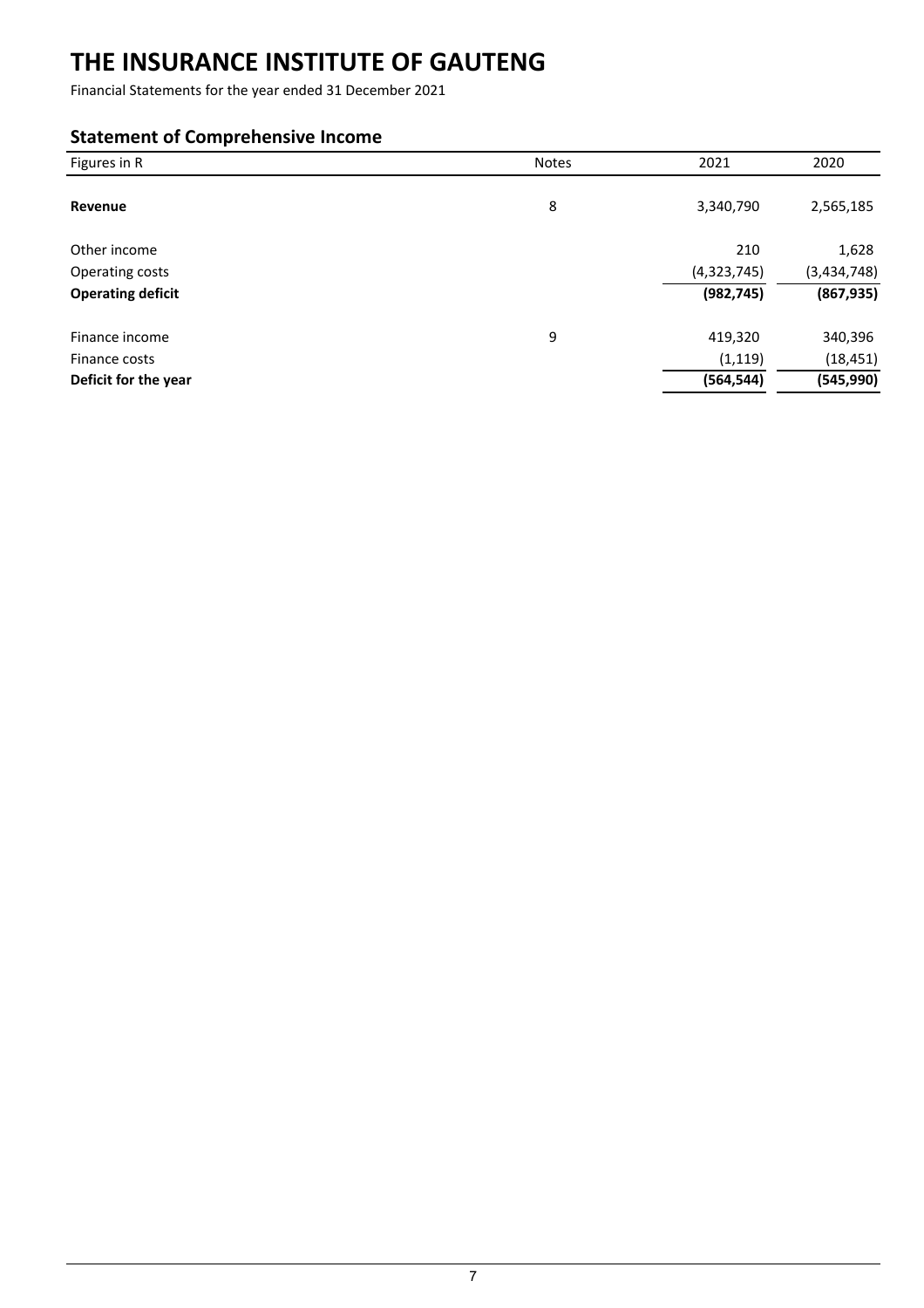Financial Statements for the year ended 31 December 2021

## **Statement of Changes in Equity**

| Figures in R                       | <b>Stabilisation</b><br>funds | <b>Accumulated</b><br>surplus | Total      |
|------------------------------------|-------------------------------|-------------------------------|------------|
| <b>Balance at 1 January 2019</b>   | 1,523,610                     | 2,271,368                     | 3,794,978  |
| Deficit for the year               |                               | (545,990)                     | (545,990)  |
| <b>Balance at 31 December 2020</b> | 1,523,610                     | 1,725,378                     | 3,248,988  |
| Deficit for the year               |                               | (564, 544)                    | (564, 544) |
| <b>Balance at 31 December 2021</b> | 1,523,610                     | 1,160,834                     | 2,684,444  |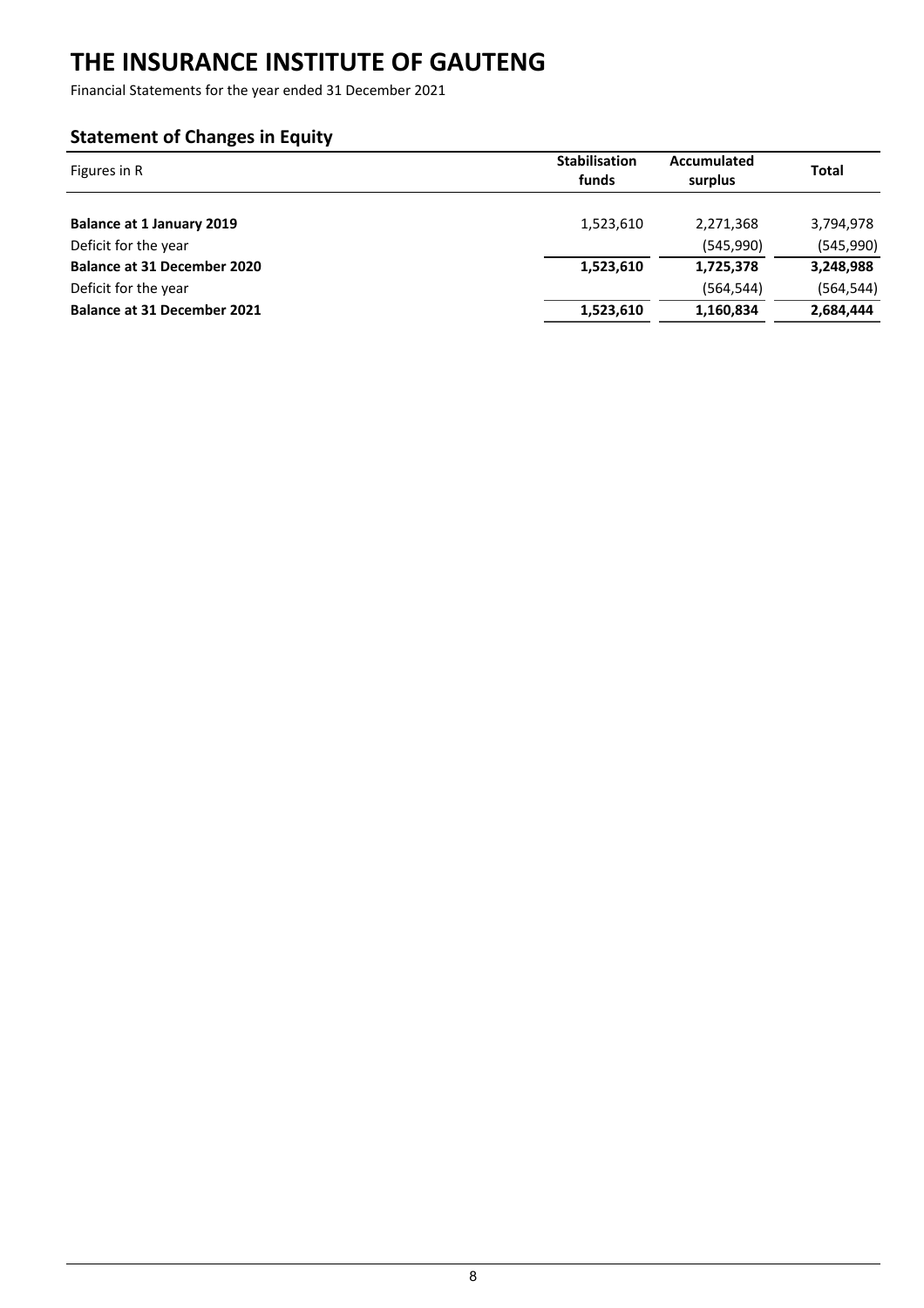Financial Statements for the year ended 31 December 2021

### **Statement of Cash Flows**

| Figures in R                                       |   | 2021       | 2020       |
|----------------------------------------------------|---|------------|------------|
|                                                    |   |            |            |
| Cash flows from operating activities               |   |            |            |
| Deficit for the year                               |   | (564, 544) | (545,990)  |
| Adjustments for:                                   |   |            |            |
| Finance costs                                      |   | 1,119      | 18,451     |
| Amortisation of intangible assets                  |   | 12,805     | 12,805     |
| Depreciation of tangible assets                    |   | 5,050      | 4,161      |
| Investment income                                  |   | (419, 320) | (340, 396) |
| Operating cash flow before working capital changes |   | (964, 890) | (850, 969) |
| Working capital changes                            |   |            |            |
| Decrease in trade and other receivables            |   | 71,354     | 684,906    |
| Movement in deferred revenue                       |   | 2,065,636  | 1,746,252  |
| Increase in Educational funds                      |   |            |            |
| (Decrease) / increase in trade and other payables  |   | (557, 441) | 741,962    |
| Net cash flows from operations                     |   | 614,659    | 2,322,151  |
| Investment income                                  |   | 419,320    | 340,396    |
| Finance costs                                      |   | (1, 119)   | (18, 451)  |
| Net cash flows from operating activities           |   | 1,032,860  | 2,644,096  |
| Net increase in cash and cash equivalents          |   | 1,032,860  | 2,644,096  |
| Cash and cash equivalents at beginning of the year |   | 8,222,968  | 5,578,872  |
| Cash and cash equivalents at end of the year       | 5 | 9,255,828  | 8,222,968  |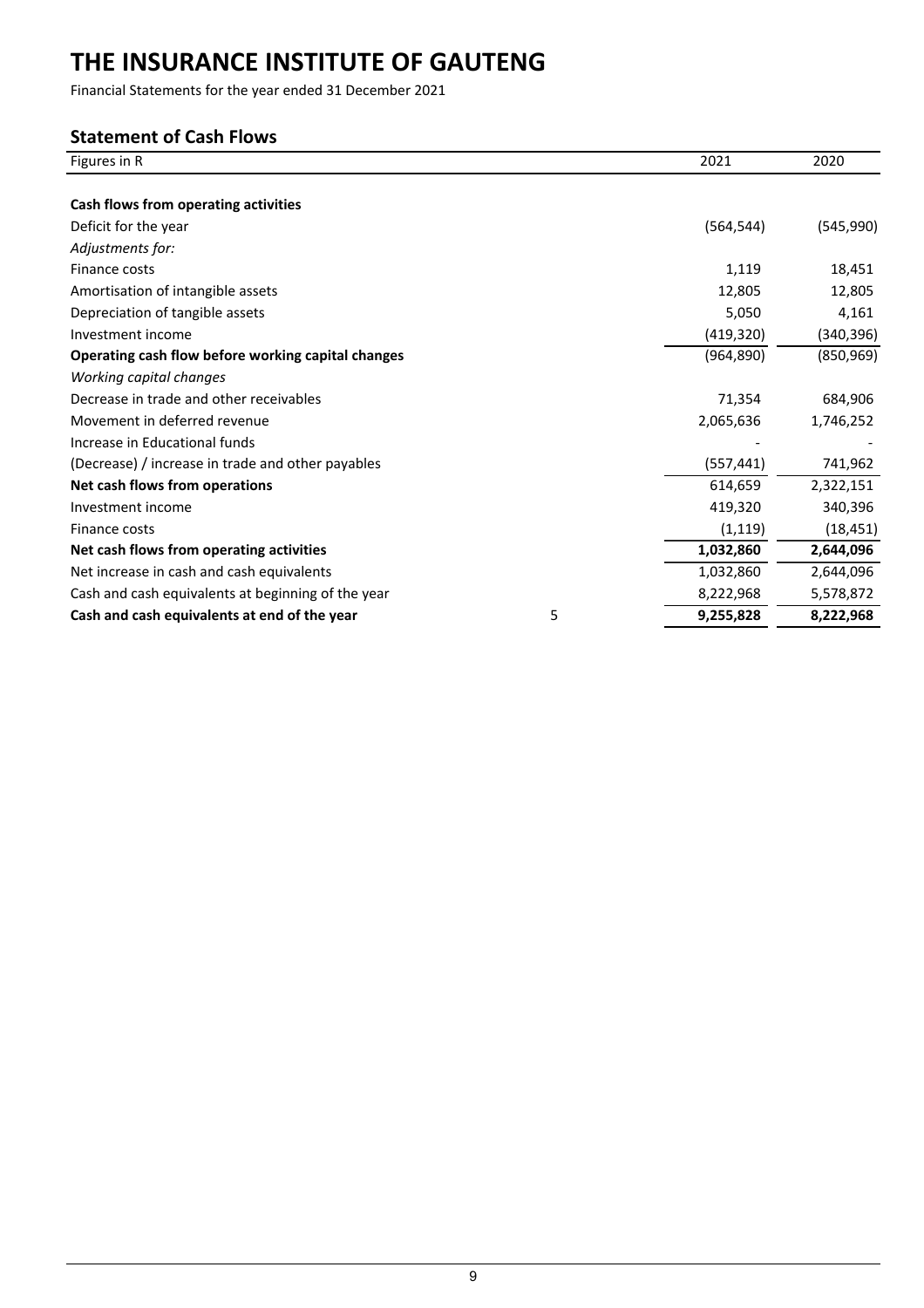Financial Statements for the year ended 31 December 2021

## **Accounting Policies**

#### **1. Summary of significant accounting policies**

These annual financial statements have been prepared in accordance with the International Financial Reporting Standards for Small and Medium-sized Entities issued by the International Accounting Standards Board. The principal accounting policies applied in the preparation of these financial statements are set out below. These policies have been consistently applied to all the years presented, unless otherwise stated.

These financial statements have been prepared under the historical cost convention and are presented in South African Rands.

#### **1.1 Revenue recognition**

Revenue comprises the fair value of the consideration received or receivable for the sale of goods in the ordinary course of the organisation's activities. Revenue is shown net of value-added tax, returns, and discounts.

Interest is recognised, in profit or loss, using the effective interest rate method.

Membership fees are credited to revenue on receipt. Where membership fees for the following year are received in the current year, such subscriptions are carried forwatd as deferred revenue. No accrual is raised for membership fees outstanding at yearend as this is prudent.

Function income is credited to income only when received and the related event has been staged.

#### **1.2 Property, plant and equipment**

Property, plant and equipment are tangible items that:

- are held for use in the production or supply of goods or services, for rental to others or for administrative purposes; and - are expected to be used during more than one period.

Depreciation is provided to write down the tangible assets, on a straight-line basis, as follows:

| $ -$<br>equipment<br><b>OMDUTE</b> | straigh <sup>.</sup><br>line | 1002r<br>cais |
|------------------------------------|------------------------------|---------------|
|                                    |                              |               |

#### **1.3 Intangible assets**

Intangible assets are initially recognised at cost and subsequently at cost less accumulated amortisation and accumulated impairment losses.

Amortisation is provided to write down the intangible assets, on a straight-line basis, as follows:

| $\mathbf{r}$ . The second contract of $\mathbf{r}$<br>software<br>.ompu | .<br>u<br>ਾਰਾਂ |
|-------------------------------------------------------------------------|----------------|
|                                                                         |                |

#### **1.4 Leases**

Leases are classified as finance leases whenever the terms of the lease transfer substantially all the risks and rewards of ownership to the lessee. All other leases are classified as operating leases.

Assets held under finance leases are recognised as assets of the organisation at their fair value at the inception of the lease. The corresponding liability to the lessor is included in the balance sheet as a finance lease obligation. Lease payments are apportioned between finance charges and reduction of the lease obligation so as to achieve a constant rate of interest on the remaining balance of the liability. Finance charges are charged directly to profit or loss. Assets held under finance leases are included in property, plant and equipment, and depreciation and impairment losses are recognised.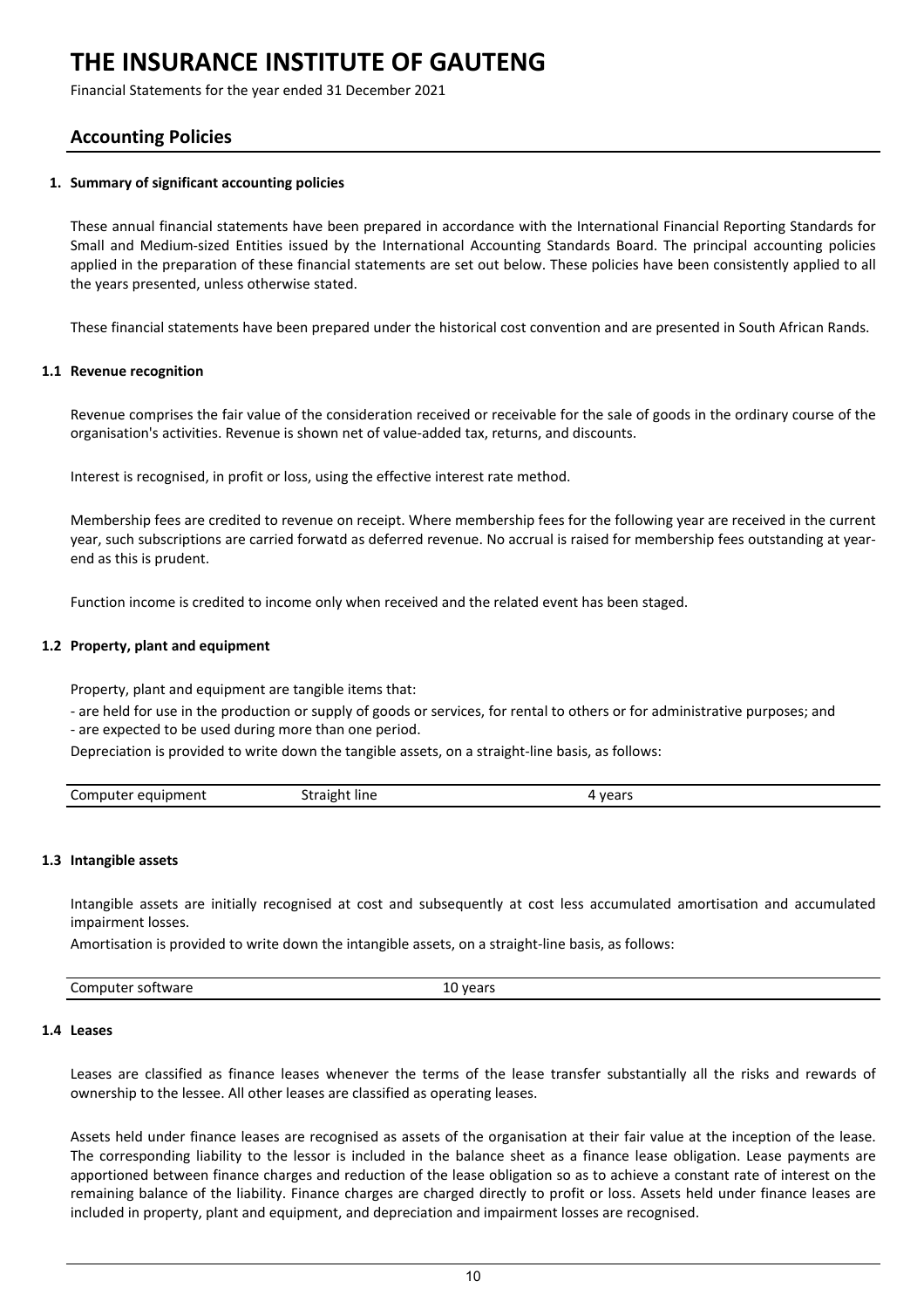Financial Statements for the year ended 31 December 2021

## **Accounting Policies**

#### **Summary of significant accounting policies (continued)**

Rentals payable under operating leases are charged to profit or loss on a straight-line basis over the term of the relevant lease.

#### **1.5 Financial instruments**

#### **Initial measurement**

Financial instruments are initially measured at the transaction price. This includes transaction costs, except for financial instruments which are measured at fair value through profit or loss.

#### **Financial instruments at amortised cost**

Debt instruments, as defined in the standard, are subsequently measured at amortised cost using the effective interest method. Debt instruments which are classified as current assets or current liabilities are measured at the undiscounted amount of the cash expected to be received or paid, unless the arrangement effectively constitutes a financing construction.

At the end of each reporting date, the carrying amounts of assets held in this category are reviewed to determine whether there is any objective evidence of impairment. If so, an impairment loss is recognised.

#### **Financial instruments at fair value**

All other financial instruments are measured at fair value through profit and loss.

#### **Deferred income**

Sponsored funds that impose specified future performance conditions are recognised in income only when the performance conditions are met.

Sponsored funds received before the revenue recognition criteria are satisfied are recognised as a liability.

Sponsored funds are measured at the fair value of the asset received or receivable.

#### **1.5 Trade and other receivables**

#### **Recognition and measurement**

Trade and other receivables are recognised when the Insurance Institute of Gauteng becomes a party to the contractual provisions of the receivables. They are measured, at initial recognition, at fair value plus transaction costs, if any. They are subsequently measured at amortised cost.

The amortised cost is the amount recognised on the receivable initially, minus principal repayments, plus cumulative amortisation (interest) using the effective interest method of any difference between the initial amount and the maturity amount, adjusted for any loss allowance.

#### **Trade and other payables**

#### Recognition and measurement

They are recognised when the Insurance Institute of Gauteng becomes a party to the contractual provisions, and are measured, at initial recognition, at fair value plus transaction costs, if any.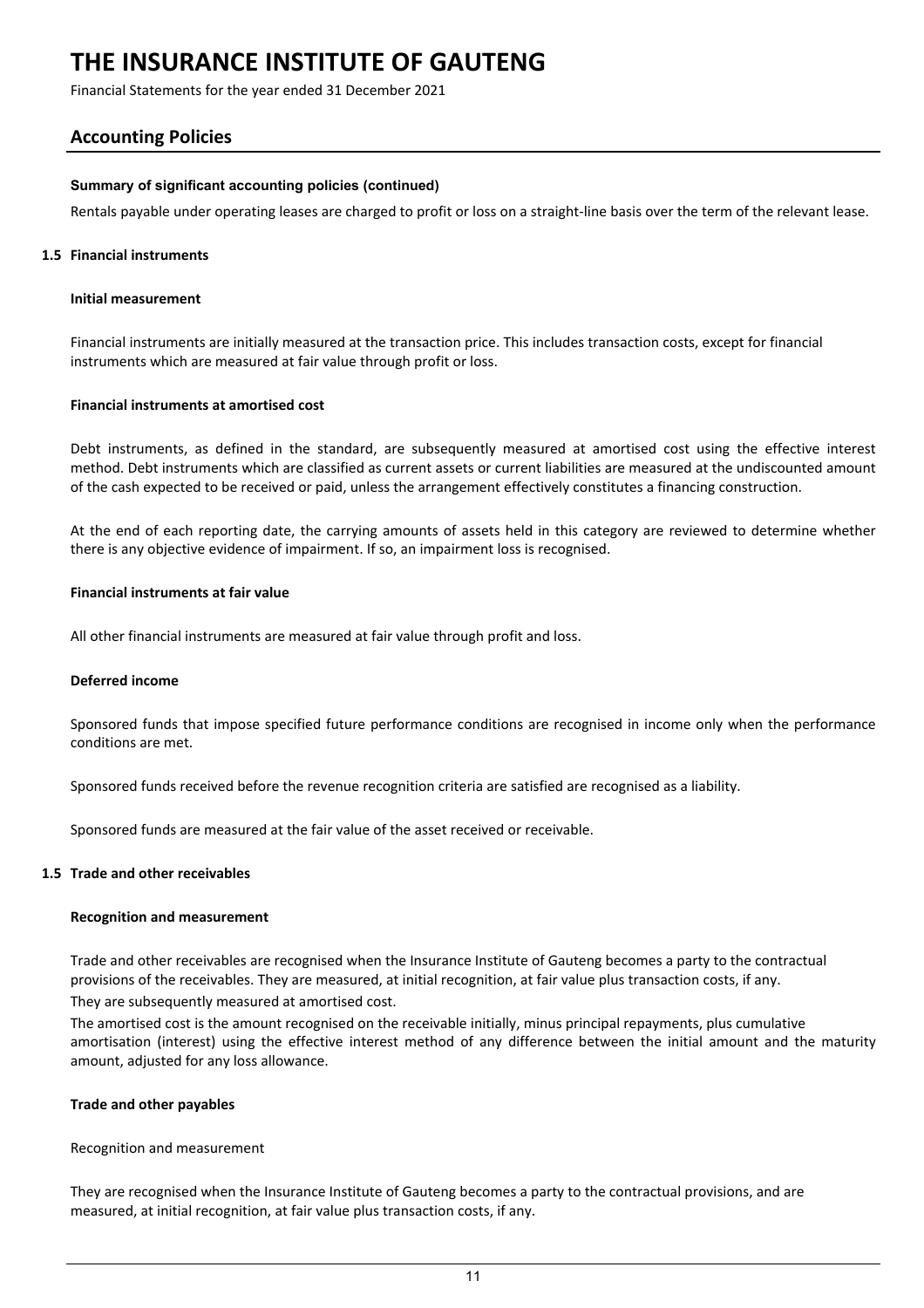Financial Statements for the year ended 31 December 2021

## **Accounting Policies**

### **Summary of significant accounting policies (continued)**

They are subsequently measured at amortised cost using the effective interest method.

The effective interest method is a method of calculating the amortised cost of a financial liability and of allocating interest expense over the relevant period. The effective interest rate is the rate that exactly discounts estimated future cash payments (including all fees and points paid or received that form an integral part of the effective interest rate, transaction costs and other premiums or discounts) through the expected life of the financial liability, or (where appropriate) a shorter period, to the amortised cost of a financial liability.

### **1.6 Cash and cash equivalents**

Cash and cash equivalents includes cash on hand, demand deposits and other short-term highly liquid investments with original maturities of three months or less. Bank overdrafts are shown in current liabilities on the statement of financial position.

### **1.7 Borrowing costs**

Borrowing costs are recognised on the basis of the effective interest rate method and is included in finance costs.

### **1.8 Bursary fund**

Fund controlled by the committee for payment of bursaries.

### **1.9 Stabilisation fund**

Fund controlled by the committee which equates to twice selected expenses.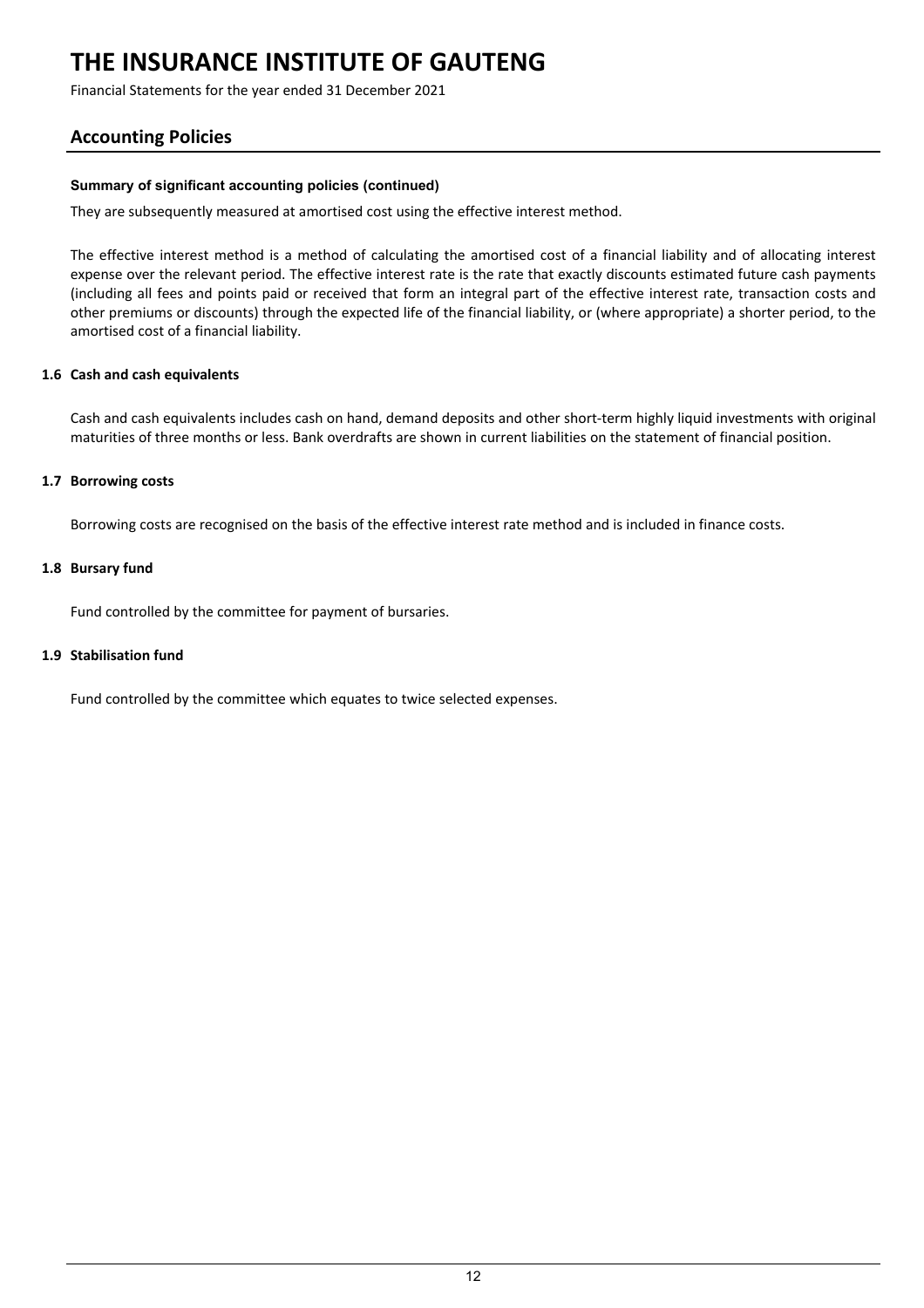Financial Statements for the year ended 31 December 2021

### **Notes to the Annual Financial Statements**

| Figures in R                     |                                              |                                           |                          |          | 2021                                                  | 2020                   |
|----------------------------------|----------------------------------------------|-------------------------------------------|--------------------------|----------|-------------------------------------------------------|------------------------|
| 2. Property, plant and equipment |                                              |                                           |                          |          |                                                       |                        |
|                                  | Cost                                         | Accumulated 2021 Carrying<br>depreciation | value                    | Cost     | Accumulated<br>depreciation                           | 2020 Carrying<br>value |
| Owned assets                     |                                              |                                           |                          |          |                                                       |                        |
| Computer equipment               | 16,600                                       | 16,600                                    |                          | 16,600   | 11,550                                                | 5,050                  |
|                                  | Carrying<br>value at<br>beginning of<br>year | Additions                                 | Disposals                |          | 2021 Carrying<br>Depreciation value at end<br>of year |                        |
| Owned assets                     |                                              |                                           |                          |          |                                                       |                        |
| Computer equipment               | 5,050                                        |                                           | $\overline{\phantom{a}}$ | (5,050)  |                                                       |                        |
|                                  | Carrying<br>value at<br>beginning of<br>year | Additions                                 | <b>Disposals</b>         |          | 2020 Carrying<br>Depreciation value at end<br>of year |                        |
| Owned assets                     |                                              |                                           |                          |          |                                                       |                        |
| Computer equipment               | 9,211                                        | $\overline{\phantom{a}}$                  | $\overline{\phantom{a}}$ | (4, 161) | 5,050                                                 |                        |

## **3. Intangible assets**

|                   | Cost    | Accumulated 2021 Carrying<br>amortisation<br>value |         | Cost    | amortisation | Accumulated 2020 Carrying<br>value |
|-------------------|---------|----------------------------------------------------|---------|---------|--------------|------------------------------------|
| Computer software | 128.051 | (25.610)                                           | 102.441 | 128.051 | (12,805)     | 115,246                            |

The carrying amounts of intangible assets can be reconciled as follows:

|                   | Carrying<br>value at<br>beginning of<br>year | Additions | Amortisation held for sale / value at end | <b>Disposals</b> | Reclassified 2021 Carrying<br>of year |
|-------------------|----------------------------------------------|-----------|-------------------------------------------|------------------|---------------------------------------|
| Computer software | 115,246                                      |           | (12,805)                                  |                  | 102,441                               |
|                   | Carrying<br>value at<br>beginning of<br>year | Additions | Amortisation held for sale / value at end | <b>Disposals</b> | Reclassified 2020 Carrying<br>of year |
| Computer software | 128,051                                      |           | (12, 805)                                 |                  | 115,246                               |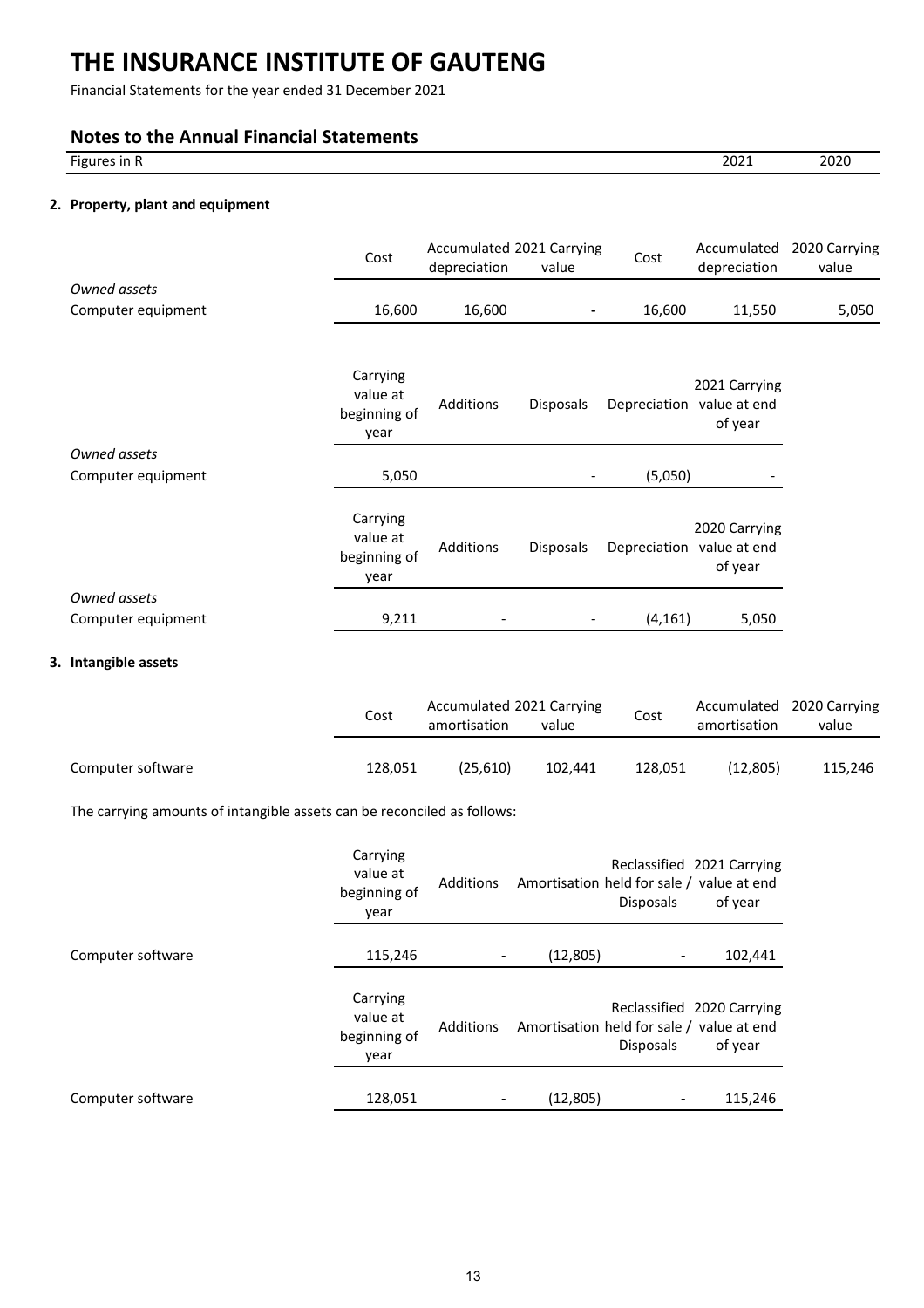Financial Statements for the year ended 31 December 2021

### **Notes to the Annual Financial Statements**

| Figures in R                    | 2021      | 2020      |
|---------------------------------|-----------|-----------|
| 4. Trade and other receivables  |           |           |
| Trade receivables               | 120,895   | 224,690   |
| Prepayments                     | 249,811   | 357,238   |
| Value Added Taxation            | 140,168   |           |
| Sundry debtors                  | 61,702    | 62,002    |
|                                 | 572,576   | 643,930   |
| 5. Cash and cash equivalents    |           |           |
| <b>Bank balances</b>            | 162,593   | 121,024   |
| Other cash and cash equivalents | 9,093,235 | 8,101,944 |
|                                 | 9,255,828 | 8,222,968 |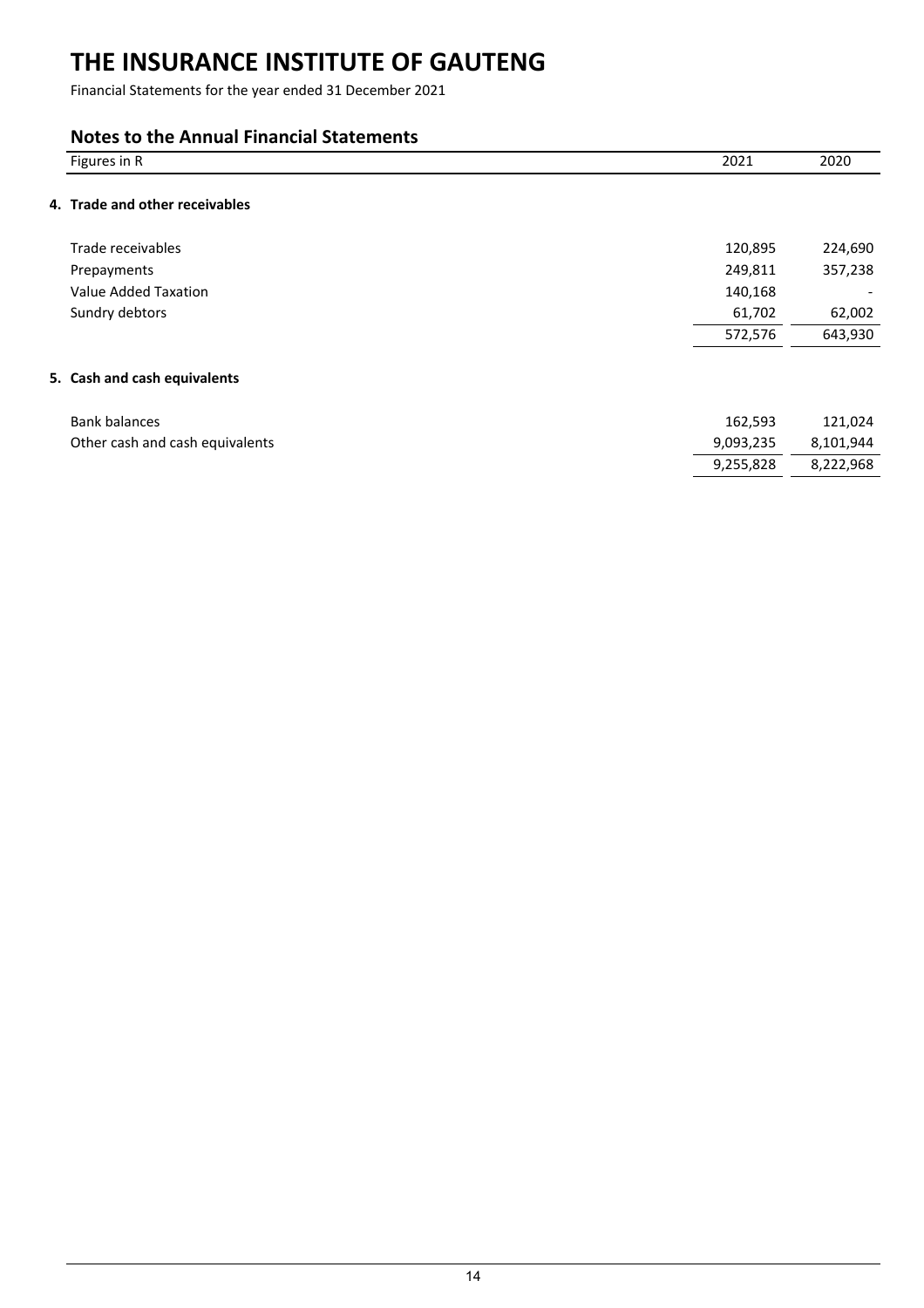Financial Statements for the year ended 31 December 2021

### **Notes to the Annual Financial Statements**

| $- \cdot$<br>Figu<br>n ni ؟≏" | 2021<br>_____ | 2020<br>---- |
|-------------------------------|---------------|--------------|
|                               |               |              |

#### **6. Deferred income**

Included in deferred income are the following accounts:

#### **Education Programme - ILDP**

| Balance at the beginning of the year | 4.120.202 | 2.701.597 |
|--------------------------------------|-----------|-----------|
| Net movement during the year         | 1.649.942 | 1.418.605 |
|                                      | 5.770.144 | 4.120.202 |

The Insurance Leadership Development Program (ILDP) was launched in 2016 by the Insurance Institute of Gauteng (IIG) in partnership with Sasria SOC Limited in order to respond to the skills challenge within the short term insurance industry, particularly the challenges around historically disadvantaged individuals at senior level.

| <b>Education Programme - Bursary Fund</b> |         |         |
|-------------------------------------------|---------|---------|
| Balance at the beginning of the year      | 306.595 | 68.285  |
| Net movement during the year              |         | 238.310 |
|                                           | 306.595 | 306.595 |
|                                           |         |         |

The Insurance Academic Programme is a formal structured programme that runs for a 1 year period, with a curriculum aligned to the national certificate in short-term insurance (NQF 5) funded by The IIG Bursary Fund.

#### **Education Programme - Mentorship**

| Balance at the beginning of the year | 20.607 | $\sim$ |
|--------------------------------------|--------|--------|
| Net movement during the year         | 39.741 | 20.607 |
|                                      | 60.348 | 20.607 |

The Mentorship programme provides mentees with a competitive edge, and access to experienced and welltravelled professionals within the short-term insurance industry.

#### **Education Programme - Class Of**

| Balance at the beginning of the year | 68730   |        |
|--------------------------------------|---------|--------|
| Net movement during the year         | 127.657 | 68.730 |
|                                      | 196.387 | 68.730 |

The IIG Class Of is a one-year programme aimed at developing and retaining young talent within the insurance industry through exposure, experience, and leadership development.

#### **Education Programme- IST**

| Balance at the beginning of the year |         |  |
|--------------------------------------|---------|--|
| Net movement during the year         | 182.696 |  |
|                                      | 182.696 |  |

The IST Graduate Programme 2022 is a customized, EQ-driven post-NQF 7 programme for IST graduates within the Short-Term Insurance (STI) industry.

#### **Education Programme- Upsquill**

| Balance at the beginning of the year | -      |                          |
|--------------------------------------|--------|--------------------------|
| Net movement during the year         | 65.600 | $\overline{\phantom{0}}$ |
|                                      | 65.600 |                          |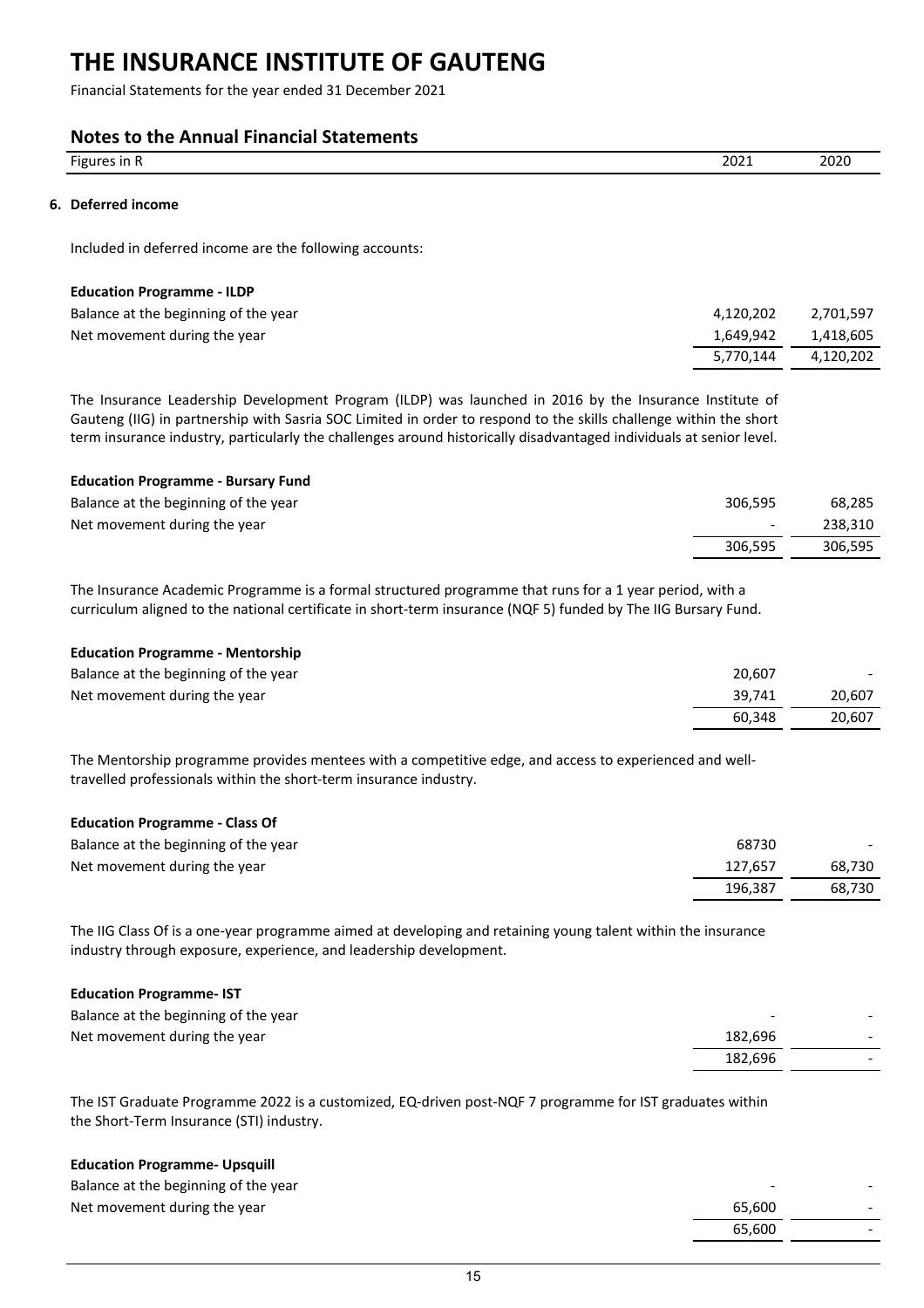Financial Statements for the year ended 31 December 2021

### **Notes to the Annual Financial Statements**

| $- \cdot$<br>rigures in<br>ገ In K | 2021 | 2020 |
|-----------------------------------|------|------|
|                                   |      |      |

The Upsquill programme is a two day competency training course with Dr Jeff Chen from the Gordon Institute of Business Science (GIBS).

#### **7. Trade and other payables**

| <b>Accrued liabilities</b> | 140,102   | 78,267    |
|----------------------------|-----------|-----------|
| Sundry creditors           |           | 36,033    |
| Income recieved in advance | 524,529   | 823,500   |
| Value Added Taxation       |           | 284,272   |
|                            | 664,631   | 1,222,072 |
|                            |           |           |
| 8. Revenue                 |           |           |
| Membership fees            | 395,248   | 490,100   |
| Event income               | 2,945,542 | 2,075,085 |
|                            | 3,340,790 | 2,565,185 |
|                            |           |           |
| 9. Finance income          |           |           |
| Interest received          | 323,693   | 350,167   |
| Fair value adjustments     | 95,627    | (9,771)   |
|                            | 419,320   | 340,396   |

#### **10. Income tax expense**

No provision has been made for 2021 tax. The institute is a registered PBO and income tax exemption has been granted in terms of section 10(1)(d)(iv)(bb) of the Act.

#### **11. Events after the reporting period**

The council members are not aware of any material event which occurred after the reporting date and up to the date of this report.

#### **12. Going Concern**

The financial statements have been prepared on the basis of accounting policies applicable to a going concern. This basis presumes that funds will be available to finance future operations and that the realisation of assets and settlement of liabilities, contingent obligations and commitments will occur in the ordinary course of business.